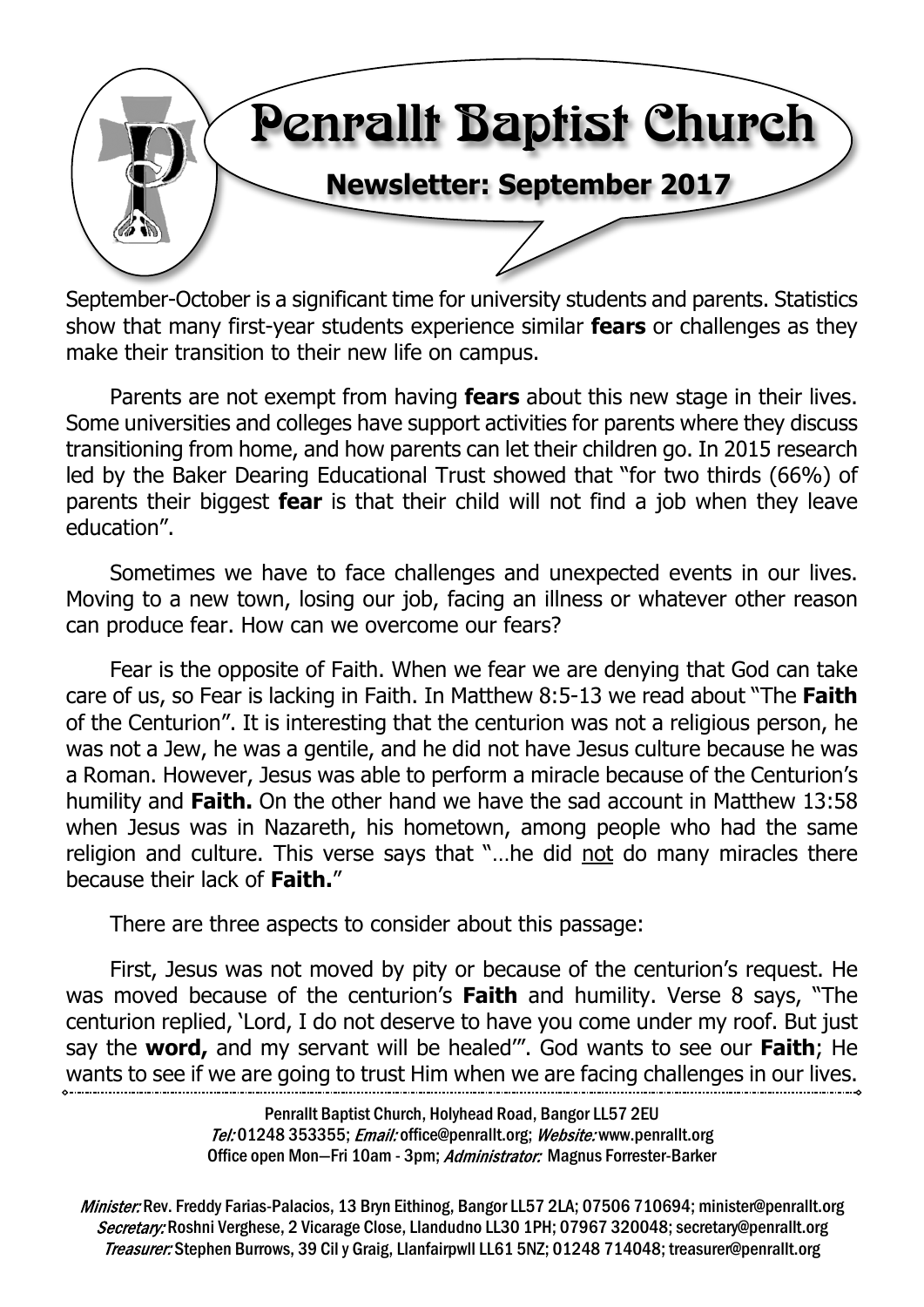Secondly, our text says that by the **Word** of Jesus, the Centurion's servant was healed. The centurion understood Jesus' authority. Even though Roman soldiers thought themselves to be superior to those whom they had conquered, he submitted to Jesus. The outcome: "When Jesus heard this, he was astonished and said to those following him, 'I tell you the truth, I have not found anyone in Israel with such **great Faith.'"**

His **Faith** was great because he did not ask for any sign; he just believed in Jesus' word, he saw Jesus' power.

Thirdly, verse 13 says, "Then Jesus said to the centurion, 'Go! It will be done just as you believed it would.' And his servant was healed at that very hour."

Sometimes we believe what someone says, we believe what is on the news, we believe what our culture dictates, but are we willing to overcome our challenges and fears by believing in God?

Jesus is no longer physically present as He was with the centurion, but we have the Bible which is the word of God and in it we have Jesus' teachings, his miracles his commands. When we believe **The Word of God,** even when we find things we do not fully understand, then something will happen in our lives because, like the Centurion, we have **Faith** and we show humility.

Perhaps for some of you this is your first time away from home. Homesickness will be a challenge because you have to face the daunting reality of living in a different city, a different culture or another country. Or maybe this is your last year in university and you are facing the challenge of finding a job after finishing your studies.

May the Roman centurion's example help us to have **Faith** in God when facing challenges in our lives (family, workplaces, studies, etc…) that will produce fear. Let's trust and obey, whatever our circumstances may be.

Welcome to Penrallt Baptist Church, whether you are visiting or just moved to North Wales to work or to study. "May God give you the desire of your heart and make all your plans succeed." Psalm 20:4.

Remember, with God everything is possible and His hand is upon the lives of those who trust and obey His word. A hymn writer penned these words:- "Trust and obey, for there's no other way, to be happy in Jesus, but to trust and obey".

God bless,

Freddy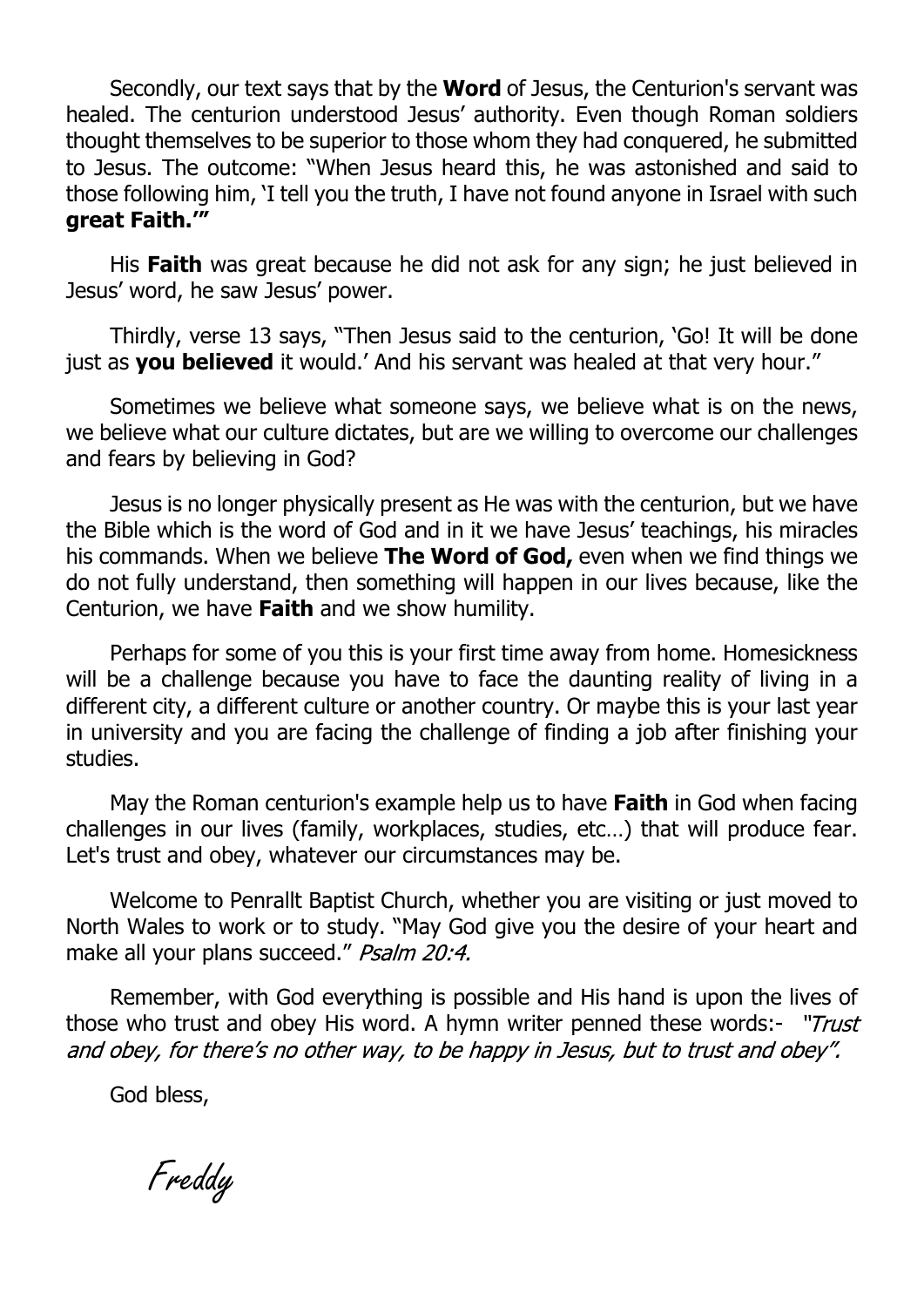#### **Services This Month**

The speaker throughout September will be our minister, Freddy Farias-Palacios, except for one evening service when Deb Stammers, one of our church members, is preaching. Freddy will be concluding his morning sermon series on the Fruit of the Holy Spirit. In the evening services there will be a series of evangelistic sermons based on passages from the gospels.

#### **3rd September**

|                            | 10:30am The Fruit of the Holy Spirit #6: GOODNESS Galatians 5:22;                          | Matthew 19:16-17, 25:21-23     |
|----------------------------|--------------------------------------------------------------------------------------------|--------------------------------|
| 6:00 <sub>pm</sub>         | <b>Communion Service</b><br><b>The Challenge of Christianity</b>                           | Mark 10:26-27                  |
| 10 <sup>th</sup> September |                                                                                            |                                |
|                            | 10:30am The Fruit of the Holy Spirit #7: FAITHFULNESS Galatians 5:22;                      | Hebrews 3:1-2; Revelation 2:10 |
|                            | 6:00pm The Saviour of the World                                                            | John 4:41-42                   |
| 17 <sup>th</sup> September |                                                                                            |                                |
|                            | 10:30am The Fruit of the Holy Spirit #8: GENTLENESS                                        | Galatians 5:22;<br>John 8:2-11 |
|                            | 6:00pm Speaker: Deb Stammers<br><b>The Narrow Door</b>                                     | Luke 13:23-24                  |
| 24 <sup>th</sup> September |                                                                                            |                                |
|                            | 10:30am Communion Service<br>The Fruit of the Holy Spirit #9: SELF-CONTROL Galatians 5:22; | Titus 2:1–3; 11–14             |
|                            | 6:00pm So how can we believe?                                                              | John 5:44                      |

#### **Sunday Schools**

During the morning services, our Sunday school classes this month will be looking at Matthew 8. On the first Sunday of the month they will all be together in the hall, while for the rest of the month they will be dividing into their usual classes.

There will be a new consent form to cover all of Penrallt's children's and youth activities. Wendy Lemon will be contacting parents during September to fill this in.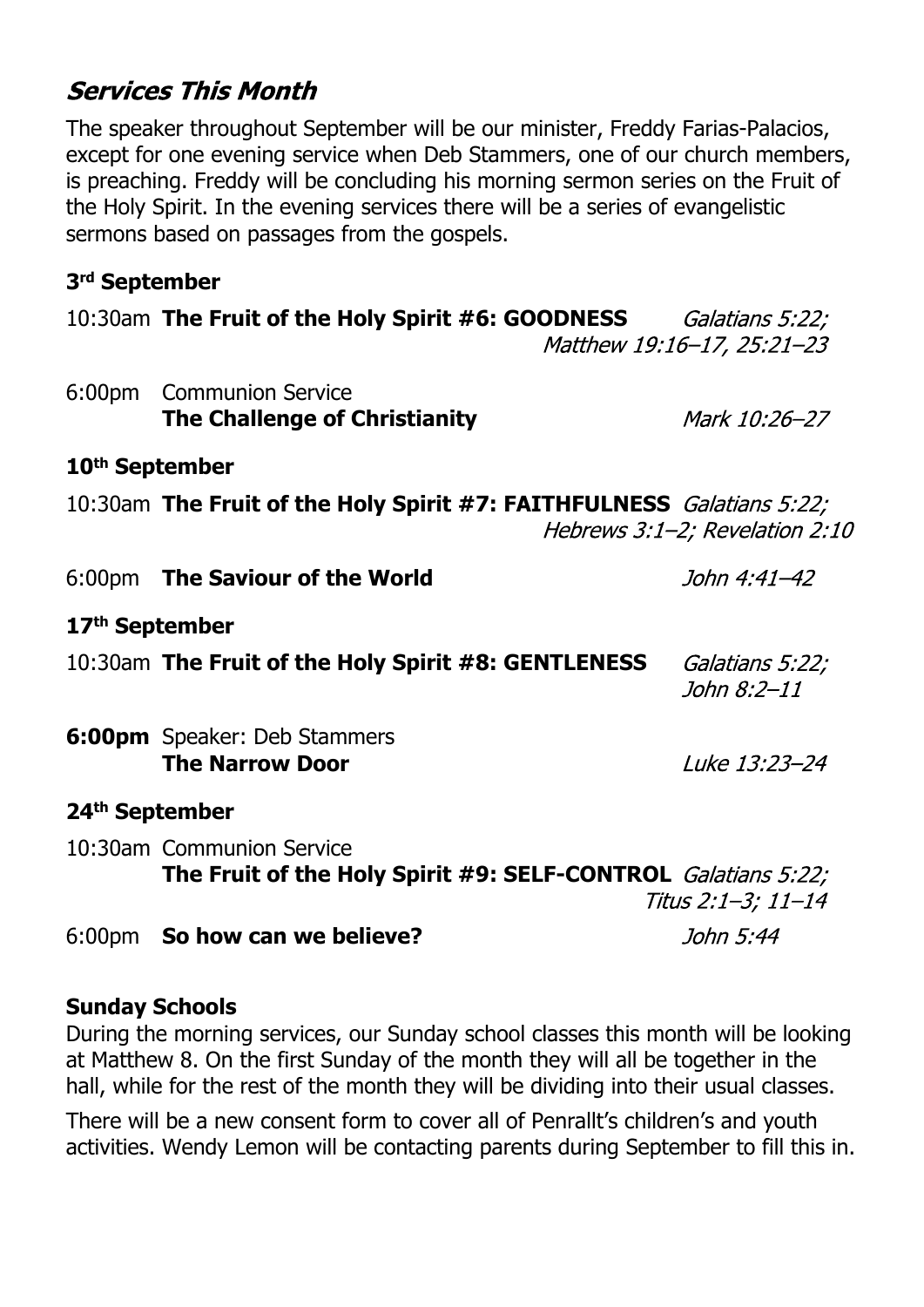### **Dates for Your Diary**

| <b>Saturdays</b>    | $8:30 - 9:30$ am   | Prayer meeting in the Twrgwyn Room.                                                       |
|---------------------|--------------------|-------------------------------------------------------------------------------------------|
| <b>Saturday 2</b>   | $10am - 3pm$       | Working party to clean up grounds (see weekly<br>news sheet for 27 <sup>th</sup> August). |
| <b>Sunday 3</b>     | 2:15 <sub>pm</sub> | Service at Haulfre residential home near<br>Beaumaris.                                    |
| <b>Monday 4</b>     | 7:30 <sub>pm</sub> | Deacons' meeting                                                                          |
| <b>Wednesday 6</b>  | 10:30am            | Men's prayer meeting followed by coffee.                                                  |
| <b>Monday 11</b>    | 2pm                | Pastoral Care Team meeting.                                                               |
| <b>Wednesday 13</b> | 7:30 <sub>pm</sub> | Monthly prayer meeting in the chapel.                                                     |
| Saturday 16         | $12 - 3pm$         | Student Café.                                                                             |
| <b>Monday 18</b>    | 10:30am            | Church Walk at Rhosneigr.                                                                 |
| <b>Wednesday 20</b> | $12 - 3pm$         | Student Café.                                                                             |
| <b>Thursday 21</b>  | $12 - 3pm$         | Student Café.                                                                             |
| <b>Saturday 30</b>  | $5 - 11$ pm        | Half Night of Prayer.                                                                     |

Please see the Noticeboard section of this newsletter for more about many of these events.

#### **News of People**

Our prayers are with Tony Mason, who at the time of writing was in hospital with pneumonia.

Congratulations to Judy Stammers on winning a chair at the National Eisteddfod for her poem (in Welsh) about the Easter morning service on Roman Camp.

Congratulations to Pauline and Mike Pearson who celebrate their golden wedding anniversary this month.

#### **Children's Birthdays in September**

11<sup>th</sup>: Shannon Omarly 16<sup>th</sup>: Reuben Stevens 17<sup>th</sup>: Amy Harmens 24<sup>th</sup>: Elin Gwilliam 25<sup>th</sup>: Ned Allen

Deadline for next month's newsletter: Sunday 17th September. Please sent information to Magnus (office@penrallt.org; 01248 353355). All notices should be submitted in writing (preferably by email) as early as possible.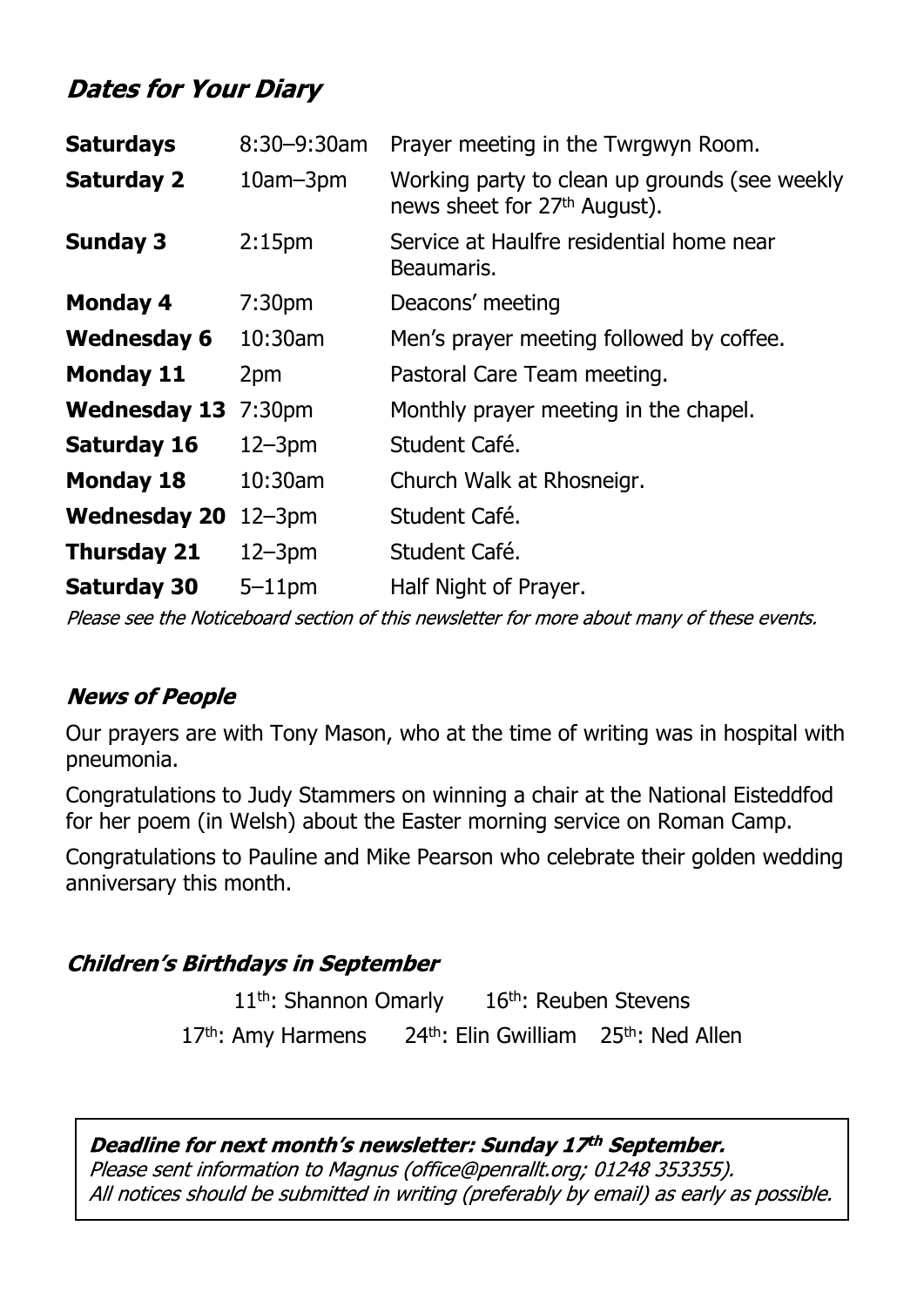#### **Homegroups:**

Many of our folk meet in small groups during the week for Bible study, prayer and fellowship. We encourage you to join one of these groups if you are able to.<br>NB not all these groups meet weekly – please check with the contact people to find out when and where they are meeting this month.

| <b>Day</b> | <b>Time</b>        | <b>Group Name</b>             | <b>Contacts</b>                                    |
|------------|--------------------|-------------------------------|----------------------------------------------------|
| <b>Tue</b> | 7:30 <sub>pm</sub> | <b>Nilgiri</b>                | Joan Beer (353874)                                 |
| <b>Tue</b> | 7:30pm             | Tyddyn Isaf<br>(Menai Bridge) | Magnus Forrester-Barker (717570)                   |
| <b>Wed</b> | 2:00 <sub>pm</sub> | Carers                        | Carol Morris (208407)                              |
| <b>Wed</b> | 7:30 <sub>pm</sub> | <b>Nomads</b>                 | Pat & Roger Borlace (713146)                       |
| <b>Wed</b> | 7:30 <sub>pm</sub> | Bryn Eithinog                 | Freddy Farias-Palacios (07506<br>710694)           |
| Thu        | $10:30$ am         | Llanfairpwll (am)             | Sue & Lawrence Moss (713793)                       |
| <b>Thu</b> | 7:30 <sub>pm</sub> | Llanfairpwll (pm)             | Sue & Lawrence Moss (713793)                       |
| <b>Thu</b> | 7:30 <sub>pm</sub> | Ogwen Valley                  | Brian & Kate Wheatcroft (602516)                   |
| <b>Fri</b> | 10:30am-12:30pm    | The Lydias                    | Freda Birchall (371316)<br>Lesley Jackson (680330) |

## Noticeboard:

#### *◊* **Church Lunch**

#### Sunday 3rd September

We will, as usual, have a church lunch on the first Sunday of the month. Please bring enough buffet-style food for yourself and a few others.

#### *◊* **Church Walk**

Monday 18th September 10:30am

This month's walk will start and finish at Rhosneigr and will take an easy flat route along Crigyll and Cymeran beaches, returning to Rhosneigr via an inland route. Meet by 10:30am on Station Road at the corner of Warren Road, where the Coastal Footpath sign can be found, (on the village side of the caravan parks). There is parking along the road. If you need toilets you will have to stop in Rhosneigr village. As usual suitable footwear and a packed lunch needed. Any queries, contact Mari and Ian Kelso (07443 038183).

#### **◊ Experiencing God**

This is a course designed to help us deepen our relationship with God. We will be running it on midweek evenings (times and dates to be confirmed) from October and all are encouraged to participate. Further details will follow soon, but we need to get an idea of numbers so we can order copies of the course handbook. If you are interested, please sign the list you will find in the church porch.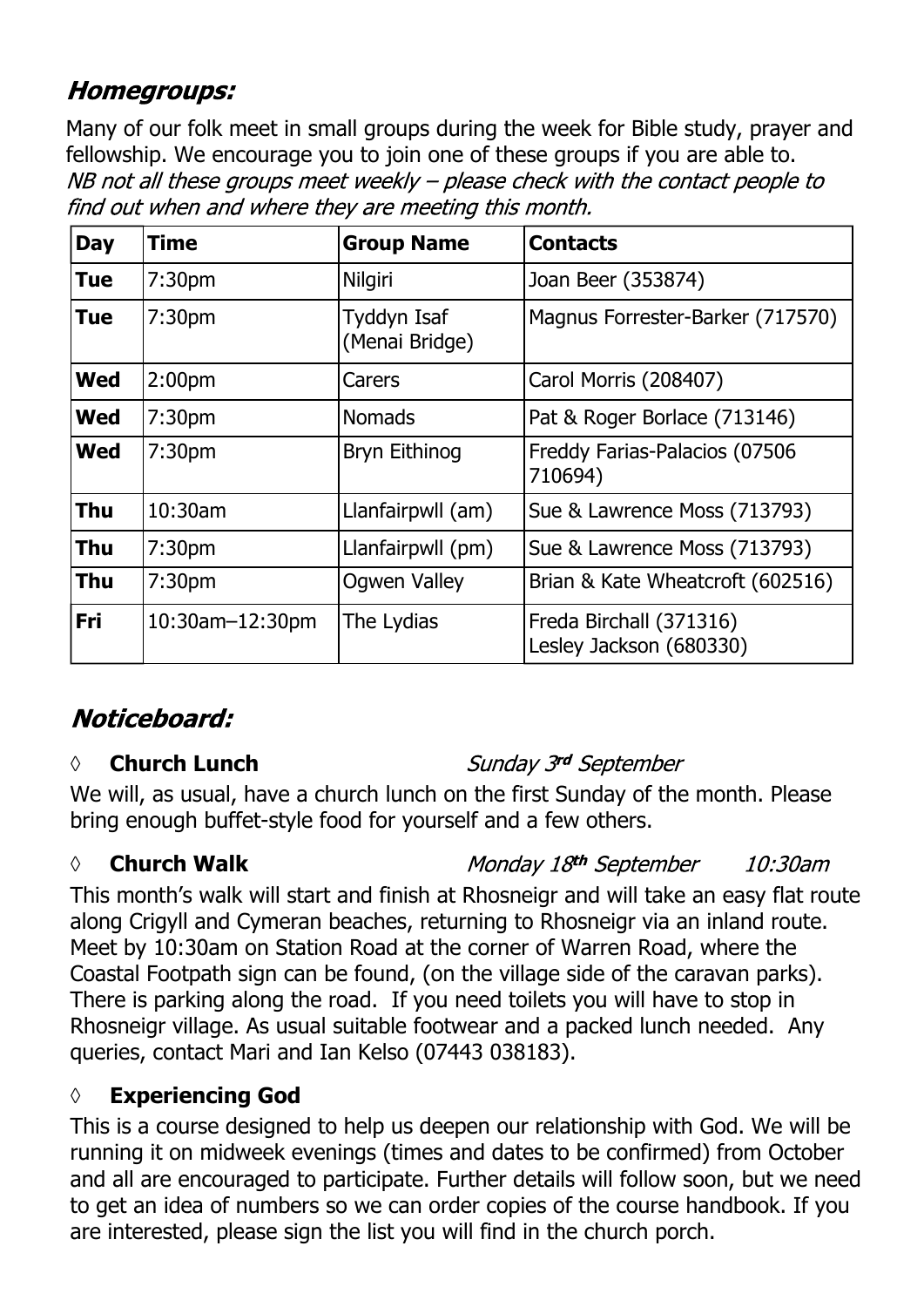#### **◊ Faith Café**

Faith Café for this academic year is due to start on Sunday 24th September (to be confirmed). This is an informal time of fellowship, mainly for students, after the evening service in which we provide soup, bread, cheese, cakes etc. It runs during university term time. If you are able and willing to provide any refreshments for Faith Café, please speak to Julia Morgan or Monica Morris.

#### *◊* **Half-Night of Prayer**

As part of the National Prayer Weekend (http://www.national-prayerweekend.com/) we will be holding a half-night of prayer for our local community (fueled by prayer requests from the community), starting early enough that children can join us for the start of the evening if they want to. There will be focused prayers every hour on the hour, and the rest of the time will be spent in open prayer seeking God's will. You can pop in for a short while or stay for the whole event. If you have ideas for how we could effectively gather prayer requests or if you would like to know more about the event, please speak to Jon Stammers (602868; jon.stammers@gmail.com).

#### *◊* **Harvest Service**

#### Sunday 1st October 10:30am

Saturday 30th September

 $5 - 11$ pm

We will be celebrating harvest with an all-age morning service at the start of October. Donations of non-perishable food items are welcomed to form a display in the service and then to be given to the Cathedral foodbank. If you would like to help arrange the display, please speak to Freddy.

#### *◊* **Monthly Prayer Meeting** Wednesday 13th September 7:30*pm*

For the benefit of those who struggle to make Tuesday or Thursday evenings, we are now going to include Wednesday nights in the rotation for our monthly midweek evening prayer meetings. These are for the whole congregation and all are warmly encouraged to attend. The meetings usually take place in the chapel, rotating between the second Tuesday, second Wednesday and second Thursday of the month, and lasting about an hour. On the week when the prayer meeting is on, our homegroups will not meet. We also have a weekly prayer meeting on Saturday mornings at 8:30am, which usually lasts slightly less than one hour.

#### **◊ Pastoral Help**

If you have issues of concern about your own or someone else's welfare, please contact either our minister, Freddy (minister@penrallt; 07506 710694), or a member of the Pastoral Care team: Adrienne Ferrada; Gwen Hicks; Geoff Moore (410582); Lawrence Moss (713793); Helen Thomas (600174).

#### **◊ Pray for Penrallt Every Day**

We believe in prayer and encourage people to pray. You can send prayer request to our electronic diary via office@penrallt.org (there are also prayer cards in the church porch that you can fill in). Better still, you can receive the prayer diary straight to your inbox every Monday (or occasionally on Tuesdays) by emailing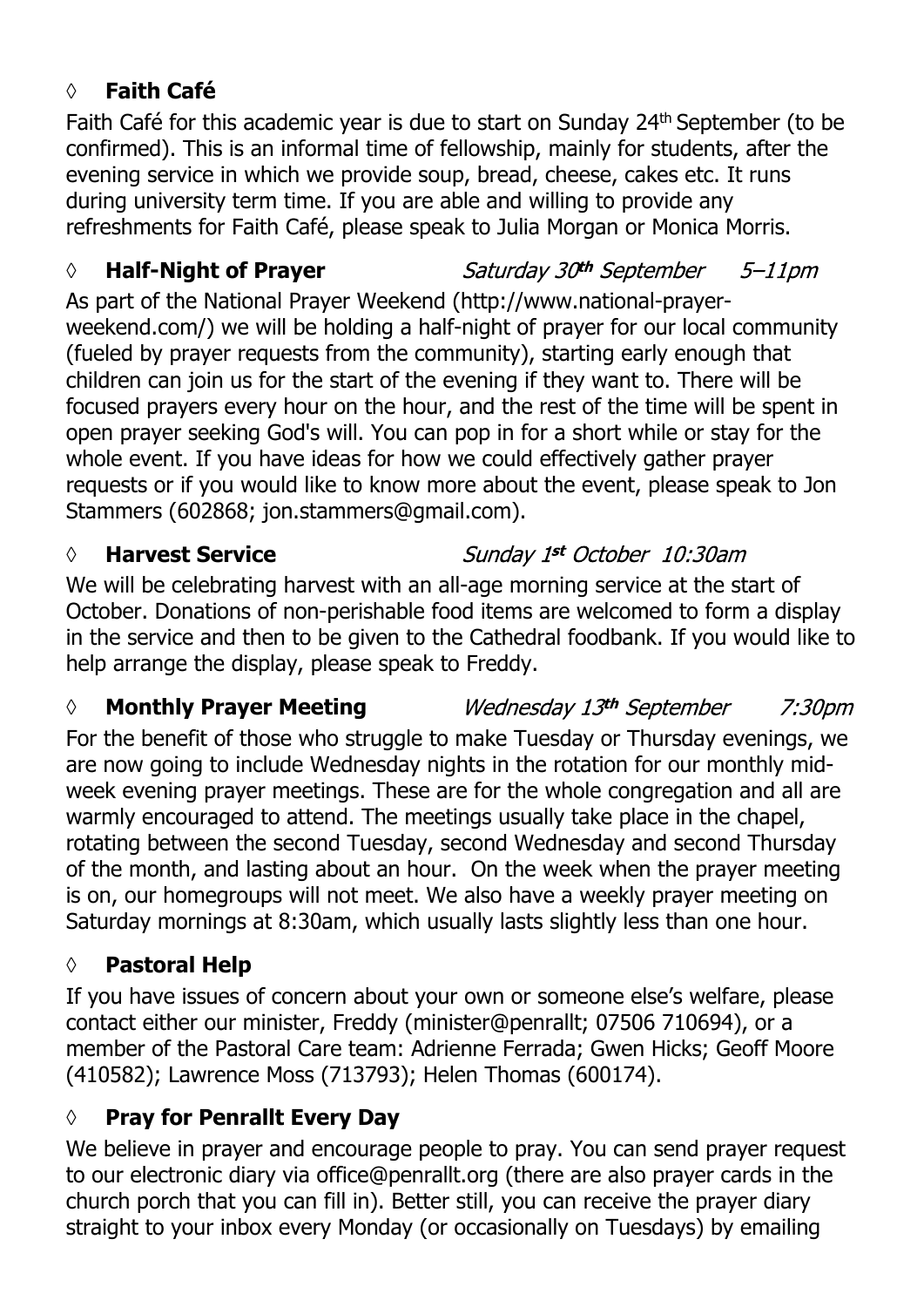the office now and requesting to be put on the list. For more immediate and interactive sharing of prayers, search on Facebook for *Penrallt Prayer Point* and send a request to join our group.

#### **◊ Rough Sleepers**

The church's policy is not to give money directly to the rough sleepers in Upper Bangor. Be reminded that they could, at times, be aggressive towards others. You will find brown envelopes in the porch for a gift that will buy meal vouchers which are distributed to rough sleepers by the Cathedral; this certainly would be a more meaningful form of help.

#### 16th, 20th and 21st September *◊* **Student Cafés**  $12 - 3$ pm

We are planning to have the chapel or Canolfan open for the new students and parents who will be exploring Bangor and looking for a church to attend. We shall provide light refreshments and a very warm welcome to all who come in. Please pray that those who are involved will serve with humility and radiate the love of Christ.

#### **◊ Sunday Afternoon Services**

We visit residential homes in the area once a month on a Sunday afternoon, alternating between Haulfre (in Llangoed, near Beaumaris, starting at 2:15pm) and Plas Garnedd (in Llanberis, starting at 2:45pm), usually on the first Sunday. This month we are due to visit Haulfre on **Sunday 3rd September** but please check with the church office or see that week's news sheet to confirm that this is going ahead.



# **Proclaiming Jesus in the Valley of Kings**

## **News from Peter and Rachel Calvert in Blois**

The Loire Valley in central France is well known for its chateaux and beautiful gardens. It was the favoured playground of the French monarchy back in Renaissance times. Five hundred years ago, the Reformation also had a significant impact here. But the Wars of Religion and later persecution of protestants left the region scarred, and today there is a crying need for more Christians to witness to the grace and love of King Jesus.

For the last two years, we have had the privilege of living and working in the town of Blois. Working alongside an established evangelical church on a council estate in the north of town, we have been working to plant a new community in the historic town centre of Blois.